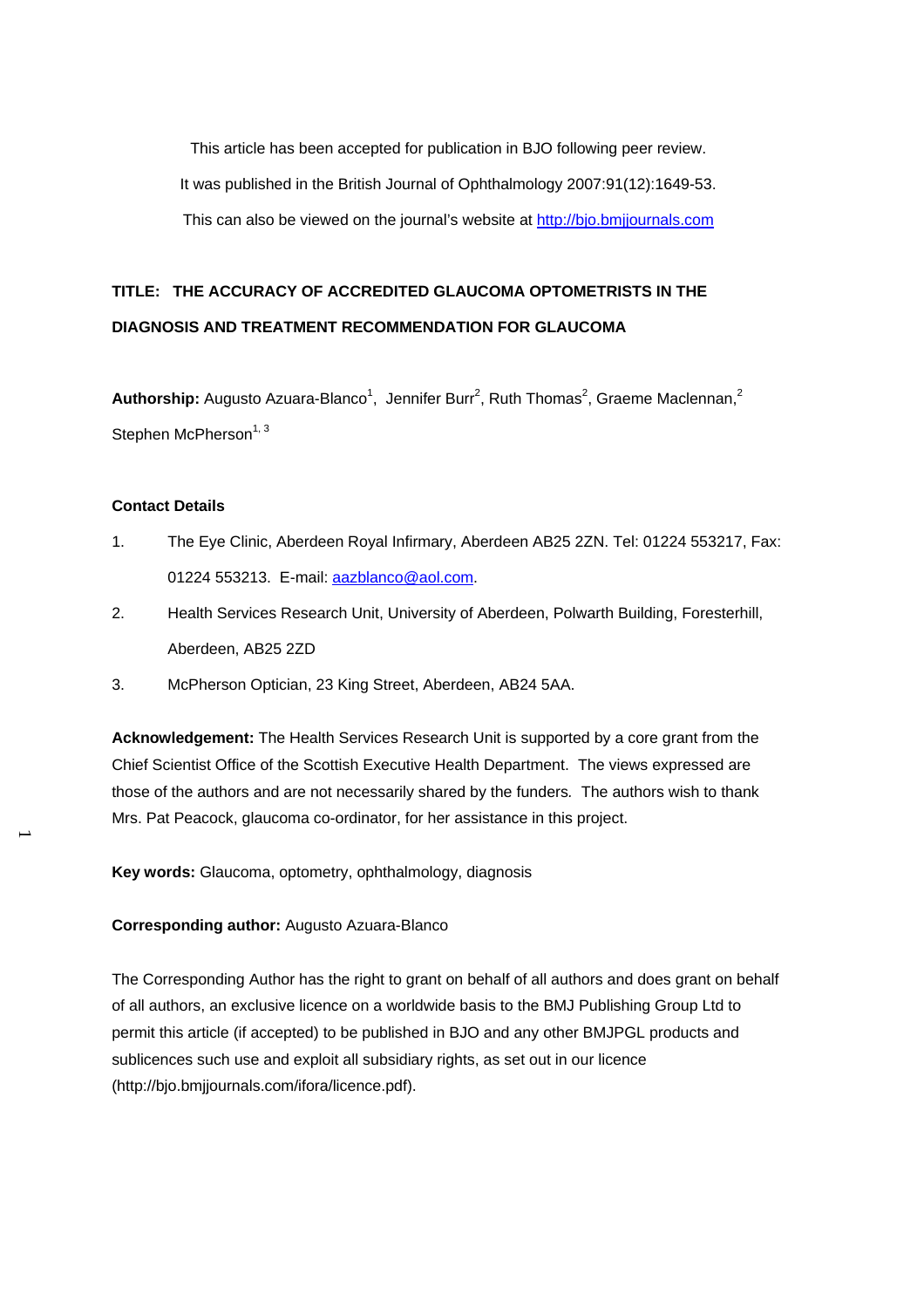## **Abstract**

**Background/aims:** To compare the diagnostic performance of accredited glaucoma optometrists (AGO) for both the diagnosis of, and decision to treat glaucoma with that of routine hospital eye care against a reference standard of expert opinion, i.e. consultant ophthalmologist with a special interest in glaucoma.

**Methods:** A directly comparative, masked, performance study was performed in Grampian, Scotland. 165 people were invited to participate and, of those, 100 (61%) were examined. People suspected of having glaucoma underwent a full ophthalmic assessment both in a newly established, community optometry led, glaucoma management scheme and in a consultant led hospital eye service within a month.

**Results:** The agreement between the AGO and the consultant ophthalmologist in the diagnosis of glaucoma was substantial (89%, kappa =  $0.703$ , SE= $0.083$ ). The agreement regarding the need for treatment was also substantial  $(88\%, \text{kappa} = 0.716, \text{SE} = 0.076)$ . The agreement between the trainee ophthalmologists and the consultant ophthalmologist in the diagnosis of glaucoma and treatment recommendation were moderate  $(83\%, \text{kappa} = 0.541, SE = 0.098, SE = 0.98; and 81\%$ ,  $kappa = 0.553$ ,  $SE = 0.90$ , respectively).

The diagnostic accuracy of the optometrists in detecting glaucoma in this population was high for specificity (0.93 [95% CI 0.85 to 0.97]) but lower for sensitivity at 0.76 (95% CI 0.57 to 0.89). The performance was similar when accuracy was assessed for treatment recommendation (sensitivity, 0.73[95% CI 0.57 to 0.85]; specificity 0.96[95% CI 0.88 to 0.99]). The differences in sensitivity and specificity between AGO and junior ophthalmologist was not statistically significant.

**Conclusions:** Community optometrists trained in glaucoma provided satisfactory decisions regarding diagnosis and initiation of treatment for glaucoma. With such additional training in glaucoma optometrists are at least as accurate as junior ophthalmologists but some cases of glaucoma are missed.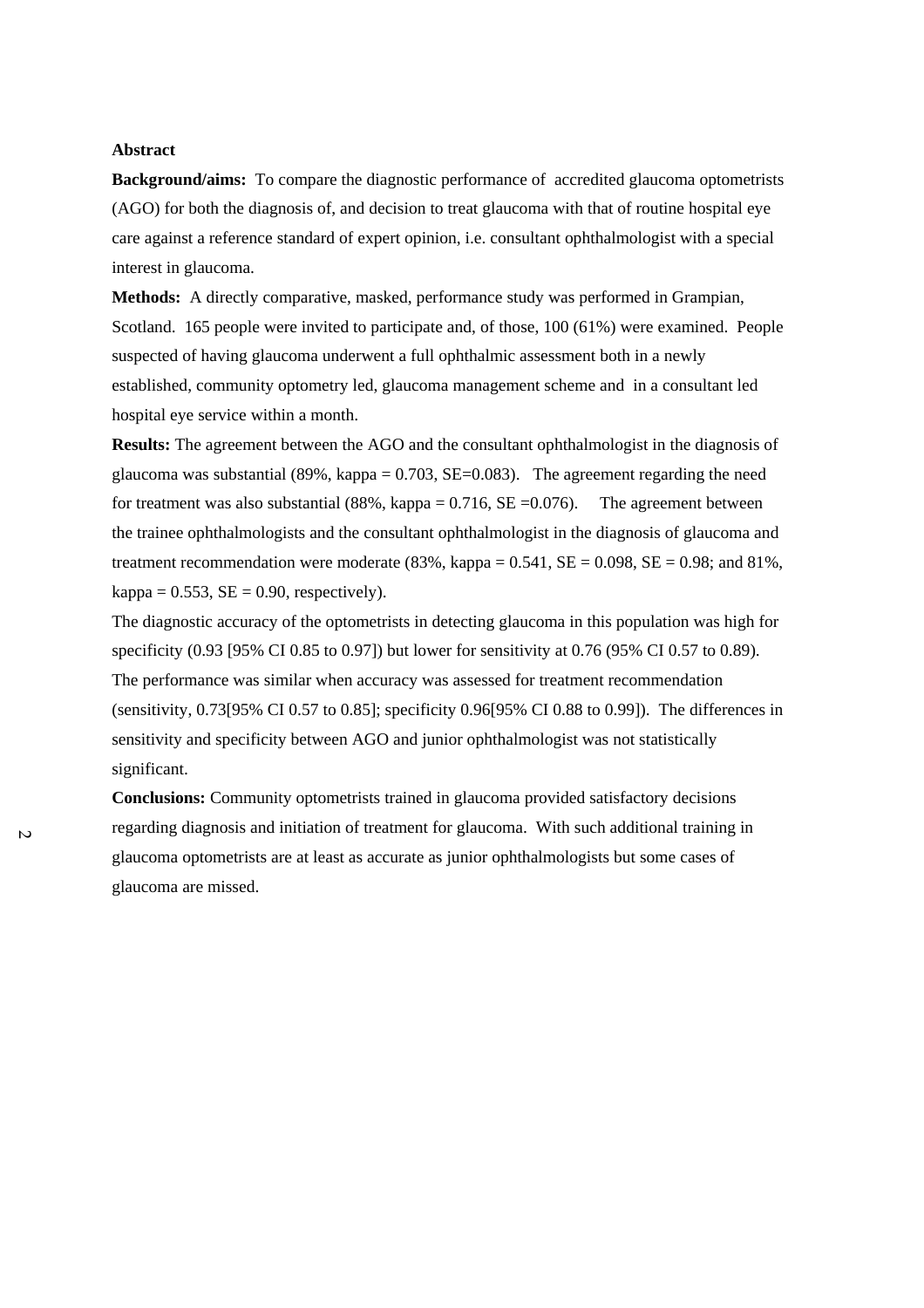#### **Introduction**

Glaucoma describes a group of eye diseases in which there is progressive damage of the optic nerve characterised by a specific pattern of optic nerve head and visual field loss, and can lead to blindness if untreated. Open angle glaucoma (OAG) is the most common form of glaucoma in the U.K. accounting for 75 to 95 per cent of primary glaucomas.<sup>1</sup> The prevalence of OAG in the UK population aged over 40 is estimated to be 2.0% with 542,000 people with glaucoma and an estimated 65% of cases are currently undetected. Prevalence rises steeply with age from 0.3% at 40 to 3.2% at 70. The most important risk factors for developing OAG, identified from population studies, are raised intraocular pressure (IOP), increasing age, black race, and a family history of glaucoma.<sup>1,2</sup> Many people have raised IOP (ocular hypertension) but do not necessarily develop glaucoma.. Ocular hypertension affects  $4-5%$  of the adult population.<sup>1,2</sup>

In the UK, the majority of people suspected of having glaucoma are referred to the Hospital Eye Service (HES) having been referred from the community optometrist via their GP. Cases are detected amongst people attending for a 'sight' test usually to obtain glasses. Between 20 – 65% of optometry referrals are false positives placing a burden on the already overstretched out patient services in any eye department.<sup>3-7</sup> Definite cases of OAG or suspect OAG require continuing lifetime care. With an ageing population and an increased prevalence glaucoma and ocular hypertension with age the number of people requiring monitoring for glaucoma will probably outstrip the current capacity within existing hospital based glaucoma clinics.<sup>8-10</sup> The concept of shared care for glaucoma, with optometrists and nurses either diagnosing or monitoring glaucoma or both, is under development in the  $UK<sup>11-14</sup>$  Optometrists have suitable skills and equipment in their community practices for diagnostic testing for glaucoma. Late presentation with advanced disease is a risk factor for blindness from glaucoma.15 Late detection may be due to no contact with health services, or a failure of the involved health professionals to detect glaucoma at an early stage.

In Grampian a new optometric glaucoma service was initiated in June 2004. This service was developed to (1) improve the diagnostic accuracy of glaucoma testing and reduce unnecessary referrals to the hospital glaucoma clinic, (2) initiate promptly anti-glaucoma treatment (instructing the G.P. to provide a prescription of a topical prostaglandin) avoiding delays associated with the referral to the hospital, and (3) monitor people at risk of developing glaucoma in the community. Three local optometrists were enrolled in the scheme and underwent clinical training and accreditation by a Consultant Ophthalmologist and glaucoma specialist (AAB). Training consisted of several practical sessions, attendance to glaucoma clinics, and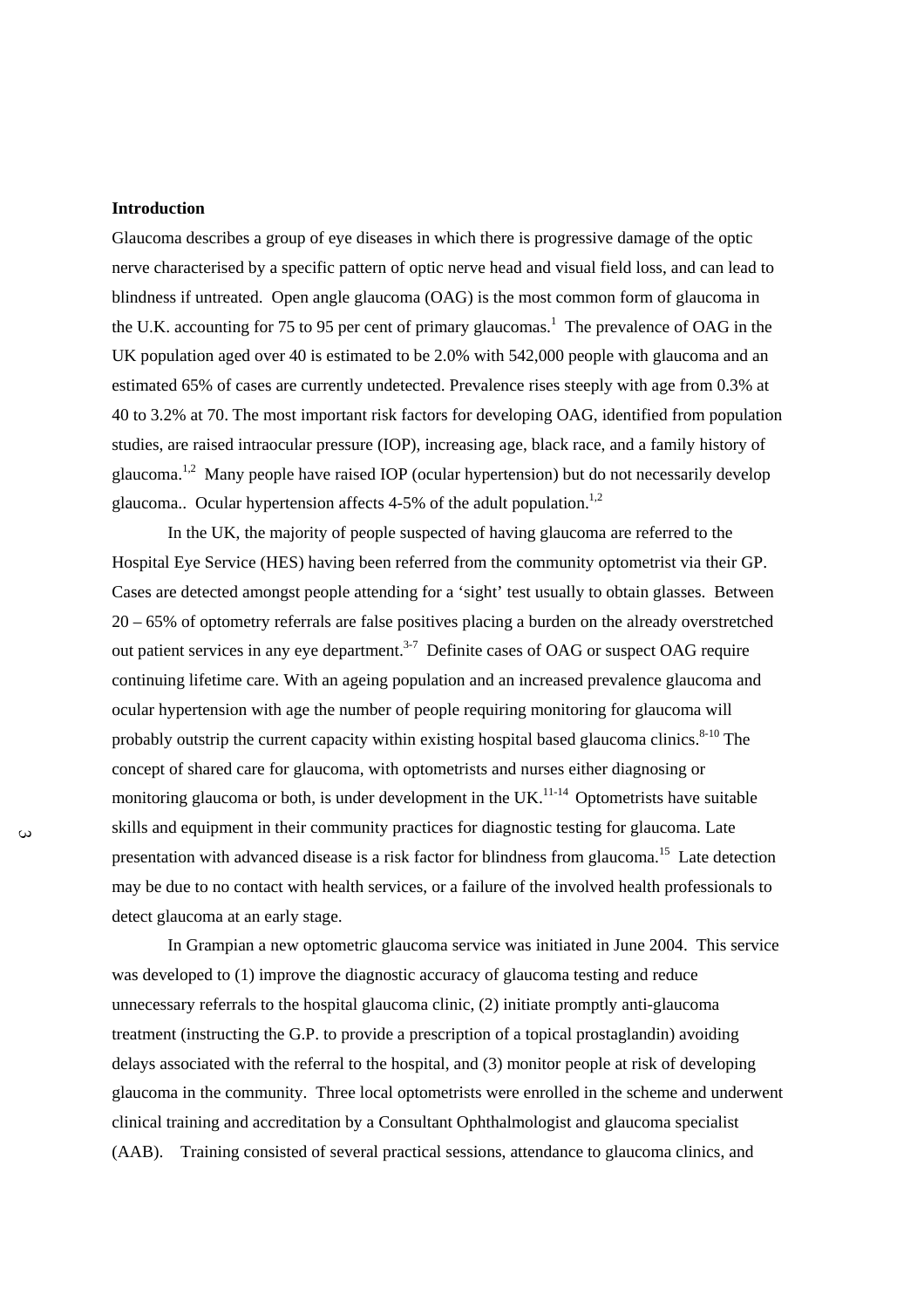teaching on several diagnostic interventions including applanation tonometry, measurement of central corneal thickness, gonioscopy, optic disc examination and interpretation of visual field testing. A new patient pathway was introduced in which all patients with a possible diagnosis of glaucoma were referred first to an accredited glaucoma optometrist (AGO) who would determine the need for further referral and/or treatment.

When redesigning services, and in particular the move towards diagnosis and management in a primary care setting, <sup>16-18</sup> the safety, cost, effectiveness, efficiency and patient satisfaction of the new service needs to be defined. One aspect of this evaluation is determining the accuracy in terms of reliability and diagnostic accuracy of the primary care provider in decisions regarding diagnosis and the need to treat.

Avoiding unnecessary referrals (false positives) is important, but it is equally important to assess referral accuracy in terms of cases missed (false negatives). The purpose of this study was to evaluate the reliability (inter-observer agreement) and diagnostic accuracy of the decision making process of glaucoma optometrists compared with that of junior ophthalmologists against expert diagnosis i.e. consultant ophthalmologist with a special interest in glaucoma (the reference standard).

#### **Methods**

### **Participant Selection**

Participants were identified from referrals made by community optometrists in Grampian from June 2004 to September 2005 to the Glaucoma coordinator for the Grampian optometry scheme based at Aberdeen Royal Infirmary. All patients aged over 18 who had been referred by the community optometrist to the AGO were eligible to take part.

All patients referred by the community optometrist were sent a leaflet informing them about the service and that they might be asked whether they would like to take part in a study which would involve them visiting the eye clinic at the hospital for assessment similar to those that their AGO would undertake. Participant selection was by remote allocation an independent researcher based in the Health Services Research Unit, masked to patient details, using a computer generated random number table. Each month 15 patient study numbers were randomly selected from the list using a statistical package (SPSS). Patient lists varied each month ranging from 25 to 71 patients.

Patients who were randomly selected to participate received a further information leaflet giving details of the study and invited to participate.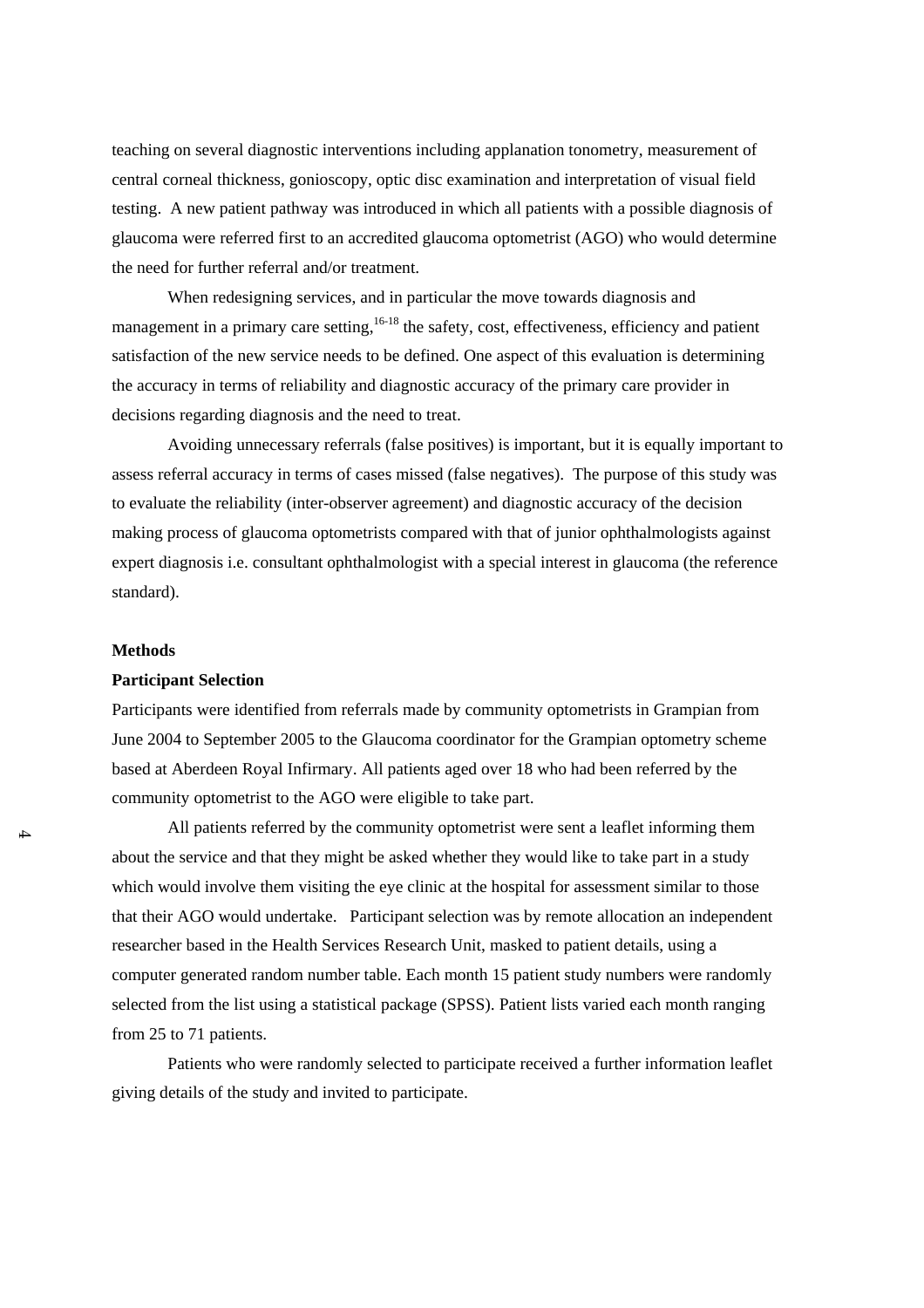**Optometrist selection and training:** All Grampian optometrists were invited to participate. The selection process consisted of a written assessment of their overall glaucoma knowledge with presentation of cases, visual field abnormalities and optic discs. A consultant evaluated and marked the answers, and the three optometrists with the highest scores were invited to participate in the scheme. Training consisted of practical sessions, in which the optometrist attended two or three glaucoma clinics (i.e., until both the optometrist and consultant were comfortable with the skills acquired). During the clinics the optometrist was supervised by the consultant on applanation tonometry, gonioscopy, visual field interpretation and optic disc examination. Written referral criteria were provided, including actions to be taken according to IOP, central corneal thickness, gonioscopy, visual field test and optic disc data.

## **Clinical assessment**

All participants had the following assessments for glaucoma made by the AGO in their practice: visual acuity (Snellen chart); visual fields using a threshold-related strategy; corneal thickness using ultrasound pachymetry; slit lamp biomicroscopy to assess the anterior segment and optic disc; tonometry (Goldmann) to measure the intraocular pressure (IOP), and gonioscopy. Refraction and the presence of risk factors for glaucoma were also recorded.

Additionally participants attended the eye outpatient clinic at Aberdeen Royal Infirmary and had the same clinical assessments described above by the glaucoma expert and a junior ophthalmologists (in any order), masked to the decisions made by other assessors, with the exception of IOP measurement, were repeated during a single visit. Visual field testing was done with Humphrey SITA 24-2 perimetry. Intraocular pressure (IOP) measurements were not assessed at this visit to the eye outpatient clinic as differences in IOP level that would influence the management decision could be found. IOP data obtained by the AGO were copied on to the assessment forms by the trial coordinator, and used by the doctors for their patient assessment. Trainees were aware of the study. However, the AGO was unaware of which patients would be included. Participants were specifically asked by the glaucoma coordinator not to provide information regarding the outcomes of previous consultations.

#### **Statistical analysis**

The primary outcome of this study was the agreement of management decision as categorised below by the AGO, junior doctor and glaucoma ophthalmologist.

Five possible management decisions were considered: (1) Normal and Discharged; (2) Glaucoma Suspect or Ocular Hypertension (OHT) not requiring treatment but needing a review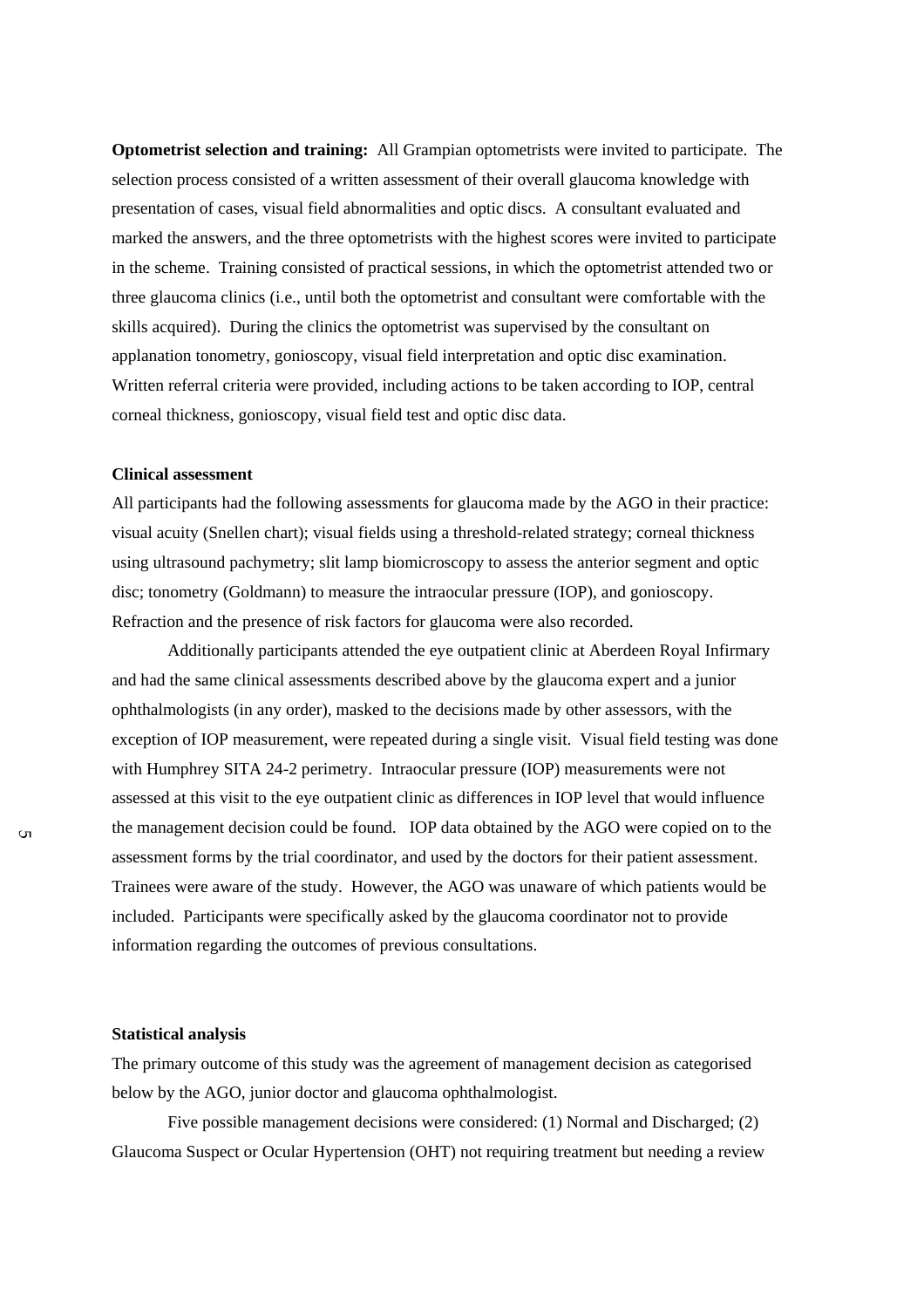visit; (3) Glaucoma Suspect, or OHT, requiring treatment (which included patients with narrow anterior chamber angle and primary angle closure); (4) Glaucoma (defined as presence of glaucomatous damage in optic disc and/or visual field examination); (5) Glaucoma requiring urgent treatment and referral (Table 1).

# **Table 1.** Management decisions and guidelines

| 1. Normal and discharged | Patient does not have any signs of glaucoma and should be<br>discharged                                                                                                                                                                                       |
|--------------------------|---------------------------------------------------------------------------------------------------------------------------------------------------------------------------------------------------------------------------------------------------------------|
| 2. Glaucoma Suspect or   | Patients who do not require treatment but who would need                                                                                                                                                                                                      |
| OHT requiring review     | to be monitored because of possible abnormal or borderline<br>characteristics such as high IOP (with low to moderate risk<br>of developing glaucoma according to OHTS criteria, <sup>24</sup> ), or<br>suspicious optic disc, or suspicious visual field loss |
| 3. Glaucoma Suspect or   | Patients with clinical findings that resemble early glaucoma                                                                                                                                                                                                  |
| OHT requiring treatment  | (see above) or patients with no evidence of glaucoma but<br>high IOP and high risk of developing glaucoma according<br>to OHTS criteria. <sup>24</sup>                                                                                                        |
| 4. Glaucoma              | Patients with evidence of disc or visual field glaucomatous<br>damage                                                                                                                                                                                         |
| 5. Glaucoma requiring    | As above with either very severe optic disc damage or very                                                                                                                                                                                                    |
| urgent referral          | severe visual field loss or very high IOP (40 mmHg or<br>higher)                                                                                                                                                                                              |

The proportion of disagreements and precision of the estimates was calculated and the 95% confidence level for each outcome.Two different comparisons were made: presence of glaucoma (decisions No. 4 or 5) versus absence of glaucoma (decisions No. 1, 2 or 3); and treatment required (decisions No. 3, 4 or 5) versus no treatment required (decisions No. 1 or 2) (Table 1). Weighted kappa statistics (and standard error, SE) were estimated, assigning similar weight to disagreements of the above scale (1-5, Table 1).

The sample size calculation was based on an estimate of 20% disagreement in management between the AGO and glaucoma ophthalmologist, based on the results of a previous randomised trial comparing optometric decisions versus hospital decision for established glaucoma monitoring,<sup>19</sup> a sample size of 100 participants gives the opportunity to detect a precision of disagreement of 15% with a 95% confidence level. In addition, sensitivity and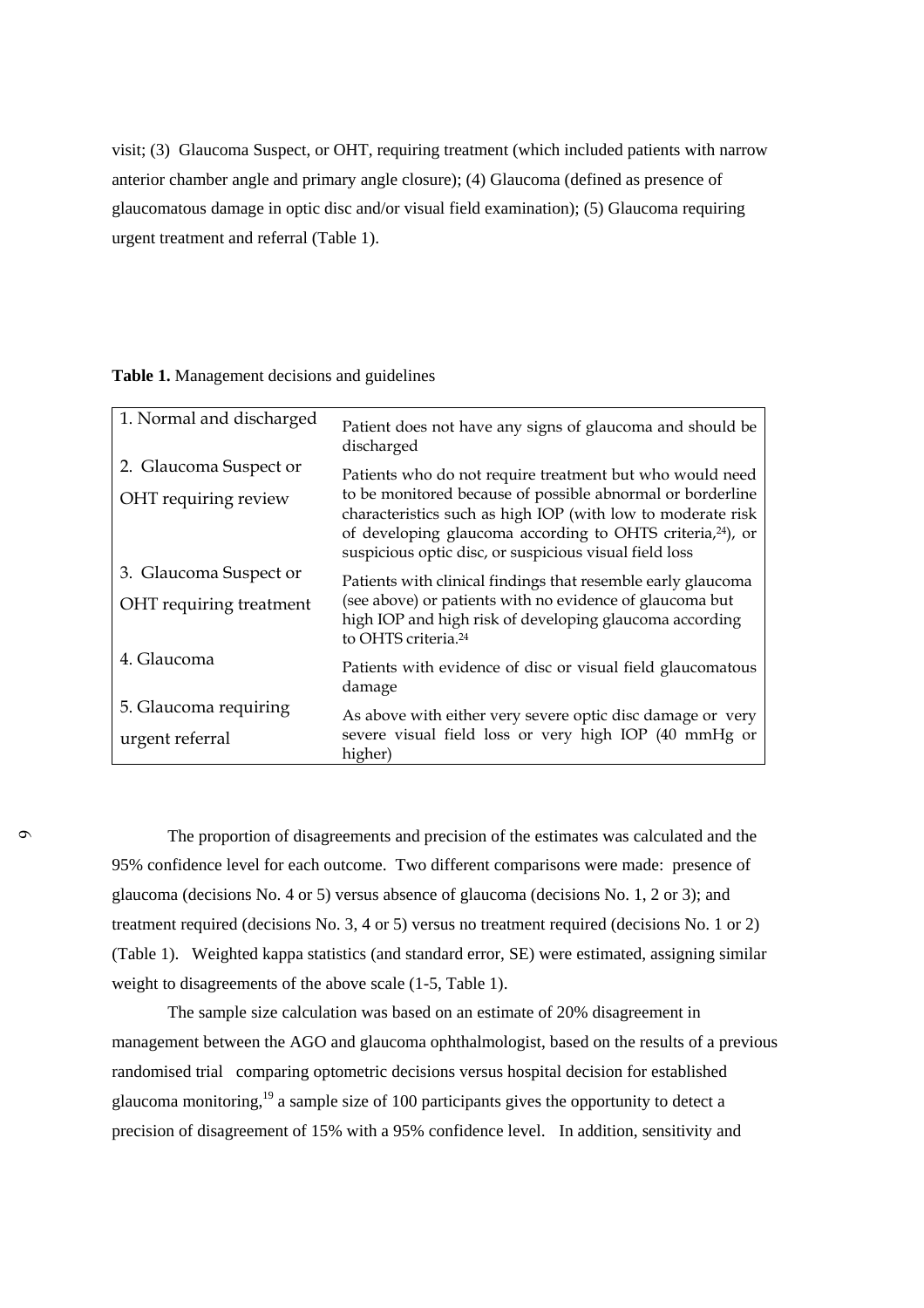specificity, with corresponding 95% confidence intervals, were estimated for the AGO and the junior ophthalmologists and the differences and associated 95% confidence intervals in sensitivity and specificity for the two groups of health professional estimated.

The study was approved by the Grampian Research Ethics Committee and the Research and Development Board of NHS Grampian. The research was conducted according to the tenets of the Declaration of Helsinki

# **Results**

Between June 2004 and September 2005 the glaucoma-trained optometrists examined 671 of 694 patients referred to the scheme (Figure 1). Among these patients a total 165 participants were randomly selected. Sixty-five patients did not wish to participate in the study or in the shared care scheme. A total of 100 people (61% of those approached) were enrolled and examined by the consultant ophthalmologist and the junior ophthalmologist at the hospital eye outpatients department. The diagnosis by the consultant ophthalmologist, demographic characteristics, highest IOP and family history of glaucoma are described in Table 2. All patients but one (black) were white.

**Table 2.** Diagnosis (according to the consultant ophthalmologist), highest intraocular pressure (IOP), history of glaucoma in the family, and demographics of patients.

| Decision made by  | <b>Frequency</b> | <b>Male</b>    | Family         | Mean age   | <b>Mean IOP</b> |  |
|-------------------|------------------|----------------|----------------|------------|-----------------|--|
| <b>Consultant</b> | $(n=100)$        | gender         | history of     | (SD)       | (SD)            |  |
|                   |                  |                | glaucoma       |            |                 |  |
| Normal and        | 35               | 15             | 10             | 60.5(13.9) | 17.0(4.1)       |  |
| discharged        |                  |                |                |            |                 |  |
| Suspect or OHT    | 32               | 11             | $\overline{7}$ | 65.0(14.1) | 18.6(5.0)       |  |
| requiring review  |                  |                |                |            |                 |  |
| Suspect or OHT    | 8                | 6              | $\overline{0}$ | 64.6(10.8) | 31.2(6.7)       |  |
| requiring         |                  |                |                |            |                 |  |
| treatment         |                  |                |                |            |                 |  |
| Glaucoma          | 23               | 18             | $\overline{7}$ | 71.2(8.6)  | 22.4(4.2)       |  |
| Glaucoma          | $\overline{2}$   | $\overline{2}$ | $\overline{0}$ | 73.5(0.7)  | 41 $(0.0)$      |  |
| requiring urgent  |                  |                |                |            |                 |  |
| treatment         |                  |                |                |            |                 |  |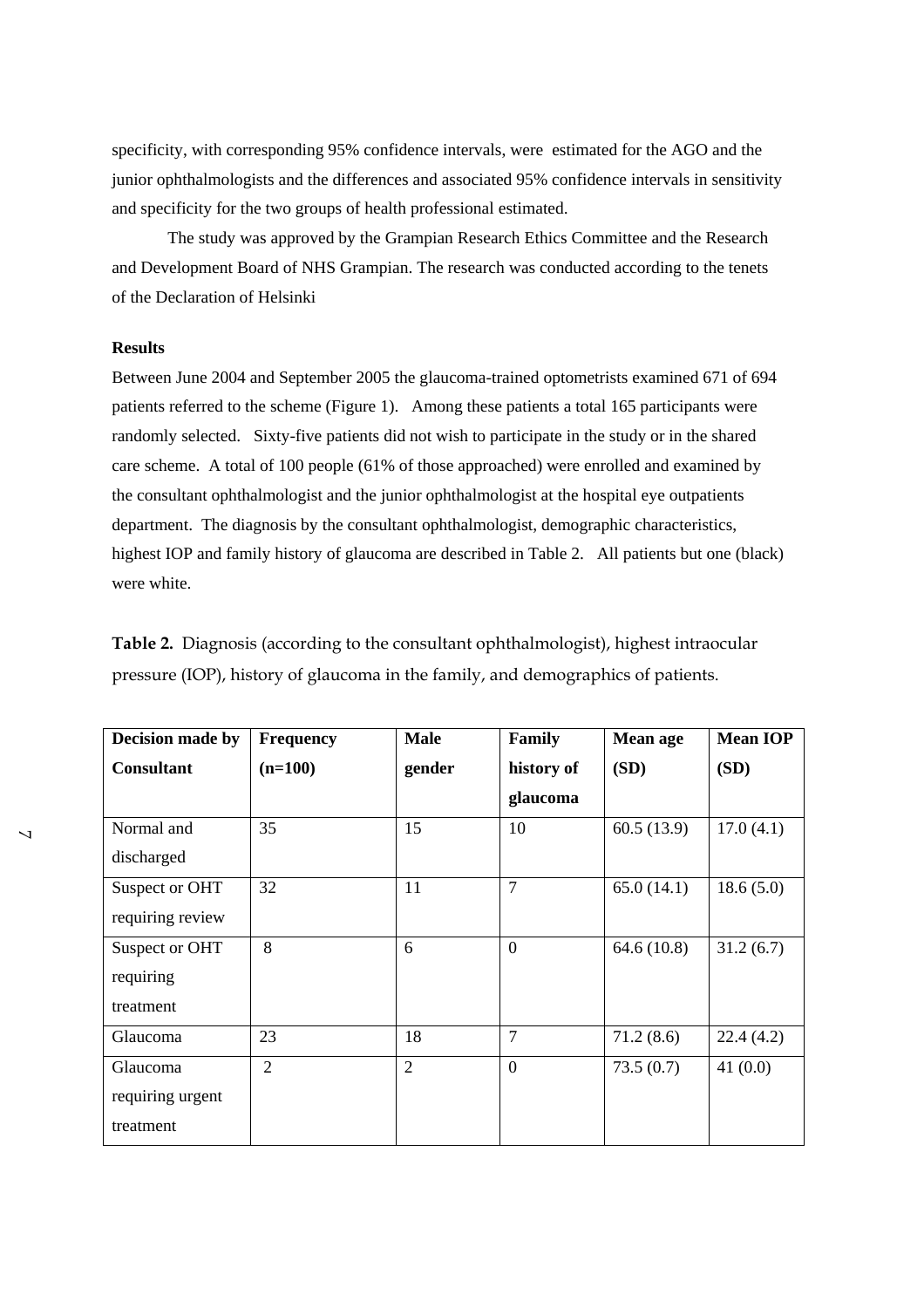Weighted kappa values were 0.534 between optometrist and consultant, 0.452 between consultant and junior physician, and 0.450 between optometrist and junior physician (Table 3). The agreement between the AGO and the consultant ophthalmologist in the diagnosis of glaucoma was substantial  $(89\%, \text{kappa} = 0.703, SE = 0.083)$ . The agreement regarding the need for treatment was also substantial  $(88\%, \text{kappa} = 0.716, \text{SE} = 0.076)$ . Patients needing urgent referral (n=2) were correctly identified.

The agreement between the trainee ophthalmologists and the consultant ophthalmologist in the diagnosis of glaucoma was moderate (83%, kappa =  $0.541$ , SE =  $0.098$ , SE =  $0.98$ ), and the agreement in recommending treatment was also moderate  $(81\%, \text{kappa} = 0.553, SE = 0.90)$ .

The agreement between the AGO and the junior physician in detecting glaucoma was fair  $(66\%, \text{kappa}) = 0.222$ , SE=0.101), while the agreement to treat was substantial  $(85\%, \text{kappa}) = 0.222$ 0.624,  $SE = 0.088$  (Table 3).

The diagnostic accuracy of the AGO in detecting glaucoma in this population was high for specificity (0.93 [95% CI 0.85 to 0.97]) but lower for sensitivity at 0.76 (95% CI 0.57 to 0.89) (Table 4). The performance was similar when accuracy was assessed against a decision that treatment was required (sensitivity, 0.73[95% CI 0.57 to 0.85]; specificity 0.96[95% CI 0.88 to 0.99]). Differences in performance between AGO and junior ophthalmologist were not statistically significant (Table 4).

#### **Discussion**

In the U.K. community optometrists are responsible for detecting eye diseases in patients visiting their practices. After using a variety of tests and completing an ocular examination the optometrists refer to the hospital eye service those patients who have some abnormal findings. Due to the ageing population, the increasing prevalence of glaucoma and ocular hypertension, the limited resources of the hospital eye services, and the convenience of health care delivery at the local level, part of glaucoma care is likely to be transferred to optometrists.

The quality of referrals of patients with glaucoma from community optometrists to hospital eye services has been reported in several studies. A substantial proportion of possible glaucoma patients were false positives. In the largest study reported to date, Bowling et al.<sup>20</sup> reported that nearly half (45.8%) of all patients referred to a glaucoma clinic were discharged at first visit. Similar outcomes were observed in other studies.<sup>3-6</sup> False-positive referrals add unnecessary workload to busy outpatient departments, incur in financial costs and impact in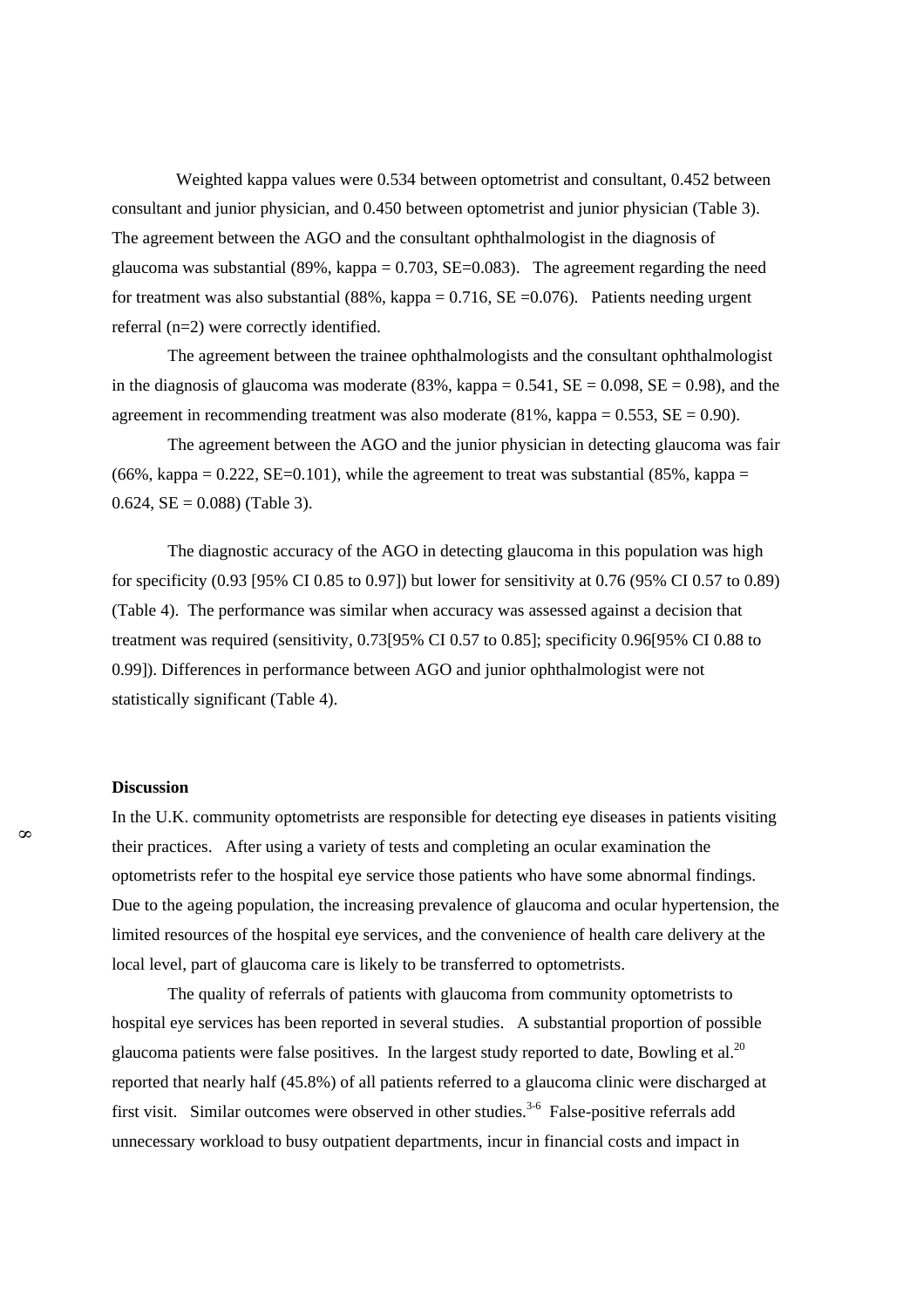patients' well being. None of the reported evaluations of the performance of optometrists estimated the rate of false negatives, which was assumed to be low. In this study the specificity of the glaucoma trained optometrist is high, reducing the false positive referrals to a minimum. The performance of the glaucoma-trained optometrist is at least comparable to that of decisions made by junior ophthalmologists assessing new referrals for glaucoma in a general ophthalmology clinic. Data reporting the diagnostic accuracy of community optometrists for glaucoma detection has not been identified, despite a systematic search of the literature,<sup>2</sup> but has been estimated as 32% sensitivity and 99% specificity.<sup>2</sup> These estimates are based on a survey conducted on behalf of the International Glaucoma Association involving 241 optometrists in England and Wales who carried out 275,600 sight tests(equivalent to 5% of the national total) over a six-month period in the late  $1980s$ .<sup>5</sup>

 Interventions to improve glaucoma detection rates in the community have been tried with variable success. Vernon and Ghosh found little effect after providing specific referral guidelines to local optometrists.<sup>21</sup> However, Patel et al.<sup>9</sup> proved that ongoing training of optometrists resulted in an increase rate of detection of glaucoma in the community. A community-based scheme to improve the referral accuracy of suspect glaucoma cases was also successful.<sup>12</sup> Standard glaucoma referrals were referred to trained optometrists for repeat diagnostic testing with suspect cases then referred on to the HES. The number of suspect glaucoma cases referred to the Manchester Royal Eye Hospital was reduced by 40% and the scheme produced a small financial cost saving to the NHS of approximately £17 pounds per patient. The percentage of false negatives was not known. In Bristol a randomised controlled trial examined community optometric care for monitoring glaucoma patients versus standard hospital care and found no difference in terms of health outcome at two years.<sup>11</sup> The latter study had a population of known glaucoma patients already attending the hospital eye service. A costs analysis found the community service, including costs of referral back to hospital for cases of uncertainty, more expensive than standard hospital care.

In this study two different aspects of the performance of accredited glaucoma optometrists has been assessed: diagnosis and indication for treatment. The gold standard was the judgment of an experienced consultant ophthalmologist. Overall, the agreement between optometrists and the consultant ophthalmologist was high, supporting the current role of trained glaucoma optometrists in the detection of glaucoma and initiation of treatment. Most disagreements occurred at the lower end of the severity scale (normal and suspect/OHT requiring review). These disagreements may not have clinical relevance for patients although unnecessary review of suspects would increase the cost of the service. Two patients requiring urgent referral were correctly identified. Among patients with glaucoma requiring non-urgent referral (n=23),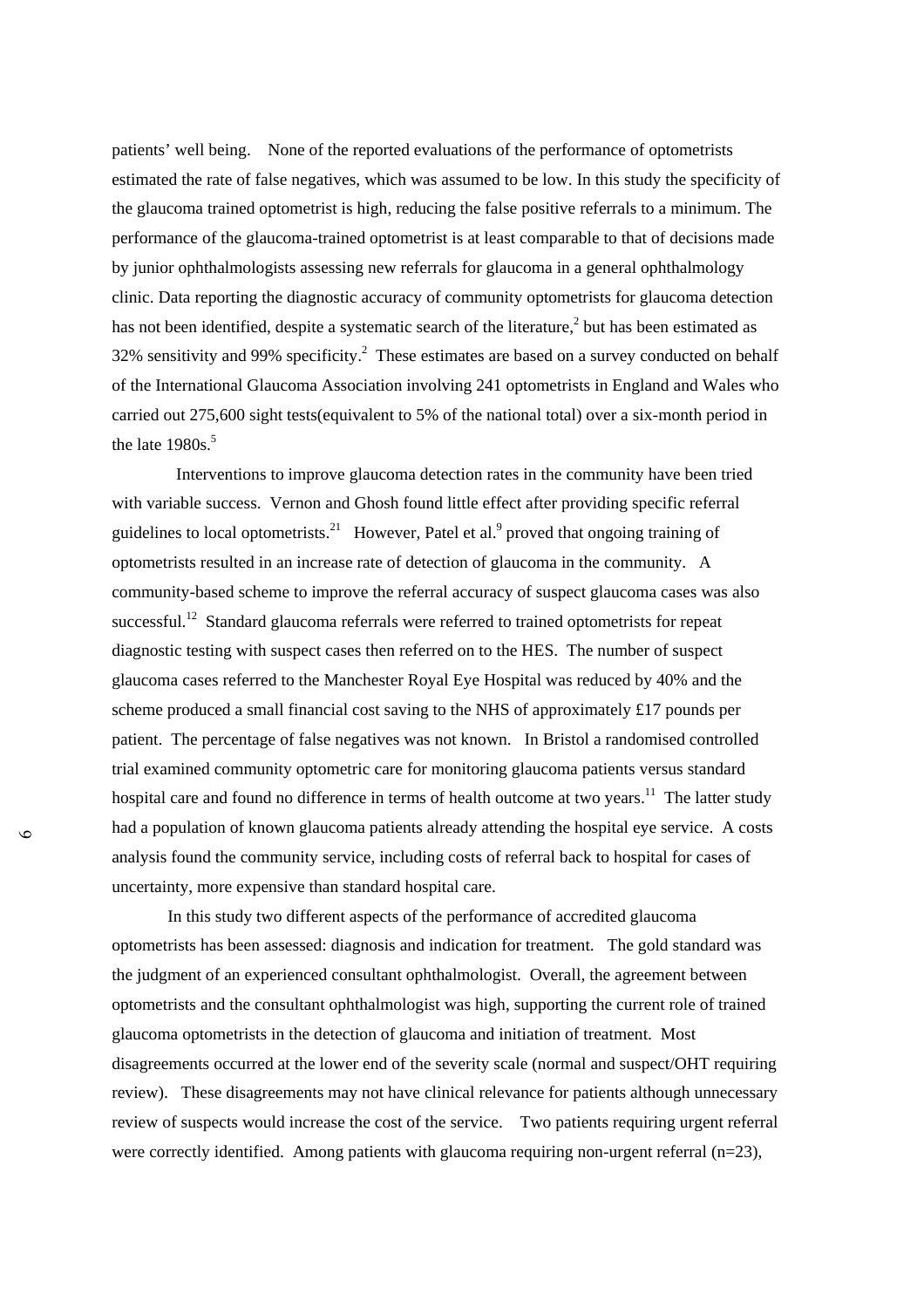two were missed by the optometrists and three by junior doctors. The effect of further training, increased clinical experience, or more detailed guidelines to avoid such disagreements is unknown but it is likely that the agreement would improve. From the clinical point of view, accredited glaucoma optometrists could potentially manage and treat patients with ocular hypertension in the community without attending the hospital eye service. Another advantage of this scheme is that patients diagnosed with glaucoma would start treatment immediately while waiting to be seen at the hospital eye service. The quality of care would be at least as good as the one provided by junior doctors at the Outpatients Department. However, it is possible that specialist training in glaucoma would also improve the performance of trainees.

To our knowledge, this is the only study that has evaluated the performance of trained glaucoma optometrists including the rate of false negatives in a community setting. Banes et al.<sup>14</sup> have recently reported good agreement on clinical management decisions between optometrists and consultant ophthalmologists in a hospital-based setting. Our study has the strengths of having used a clinical examination of each patient performed by a consultant rather than medical records, and having evaluated actual practice of accredited glaucoma optometrists working in the community. Although the AGOs knew the study was in progress they were unaware of which of the patients they had seen would be part of the research study. The study design was strong in that all participants were assessed by all three categories of health professionals and as such provide a direct comparative estimated of the reliability of the management decisions. Additionally, the study also provides comparative diagnostic accuracy estimates of the performance of optometrists compared with junior ophthalmologists. There are limitations in that a true reference standard for glaucoma would be best provided by a longitudinal follow-up. However such a cohort study would need many years of follow up, and as such expert opinion is the most feasible and best reference standard currently available.

Community optometrists trained in the glaucoma are potentially a very valuable resource for the detection and management of this disease glaucoma, and indeed other significant eye disease, and have the advantage of easy access in the community and helping reduce the demand on stretched hospital eye services. In this study not only the detection of glaucoma was overall satisfactory but also decisions regarding management and initiation of treatment. With such additional training in glaucoma optometrists are at least as accurate as junior ophthalmologists but some cases of glaucoma are missed. It is possible that with further clinical experience the performance of the optometrists might improve with time.

There are potential disadvantages of an optometrist-based scheme such as the possible increased cost of health care (e.g., in a fee-per-service contract) or for some patients the cost concern of purchasing spectacles that may prevent people from poor socio-economic background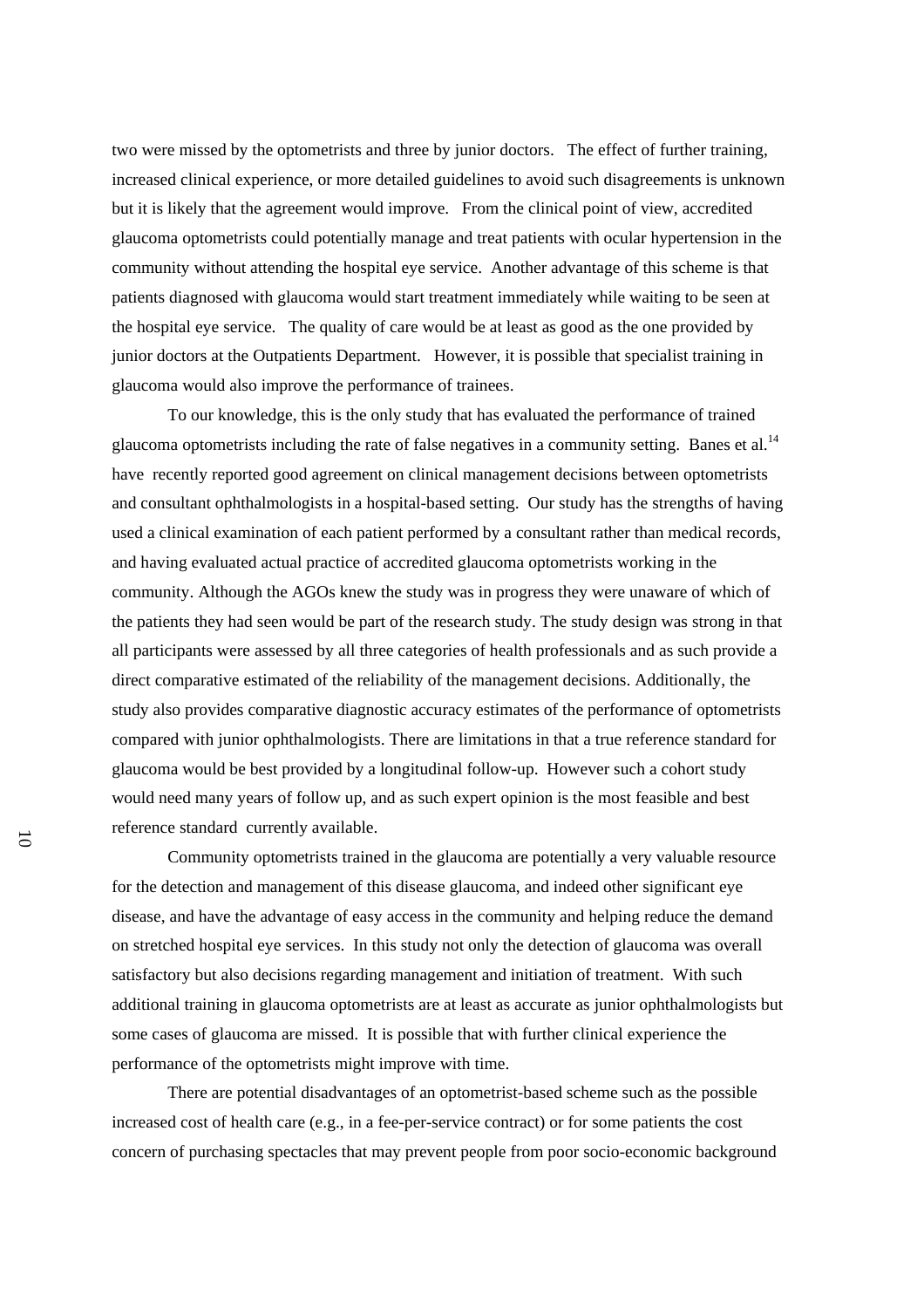attending for testing. Given limited health care resources the cost effectiveness of establishing such a service across the UK needs to be compared with alternative strategies and current hospital-based care.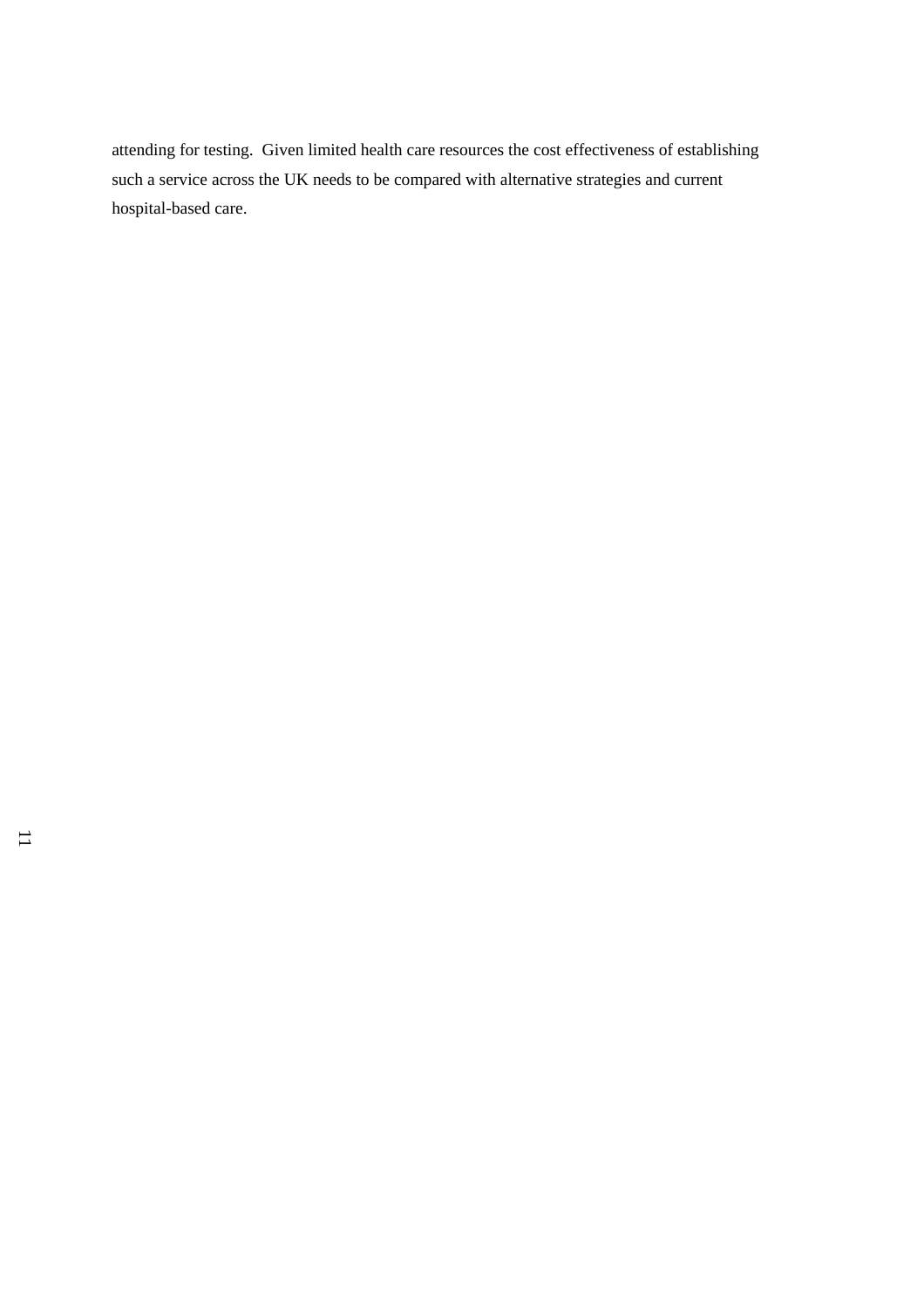# **References**

1. Quigley HA. Number of people with glaucoma worldwide. Br J Ophthalmol. 1996;80:389-393.

2. Burr J, et al. The clinical and cost effectiveness of screening for open angle glaucoma. Health Technol Assess. In press, 2007.

3. Bell RWD, O'Brien C. The diagnostic outcome of new glaucoma referrals. Ophthalmic Physiol Opt 1997; 17: 3-6

4. Harrison RJ, Wild JM, Hobley AJ. Referral patterns to an ophthalmic outpatient clinic by general practitioners and ophthalmic opticians and the role of these professionals in screening for ocular disease. BMJ 1988; 297:1162-1167.

5. Tuck MW. Referrals for suspected glaucoma: an International Glaucoma Association survey. *Ophthalmic Physiol Opt* 1991;11:22-26.

6. Theodossiades J, Murdoch I. Positive predictive value of optometrist-initiated referrals for glaucoma. Ophthalmic Physiol Opt 1999; 19:62-67.

7. Vernon SA. The changing pattern of glaucoma referrals by optometrists. Eye 1998; 12:854-857.

8. Murdoch I, Theodossiades J. Is review of enriched populations the way forward for glaucoma case detection? Eye 2003; 17:5-6.

9. Patel UDM, Murdoch IE, Theodossiades J. Glaucoma detection in the community: does ongoing training of optometrists have a lasting effect? Eye 2006; 20:591-594. *10. First report of the National Eye Care Services Steering Group*. London: UK Department of Health; 2004.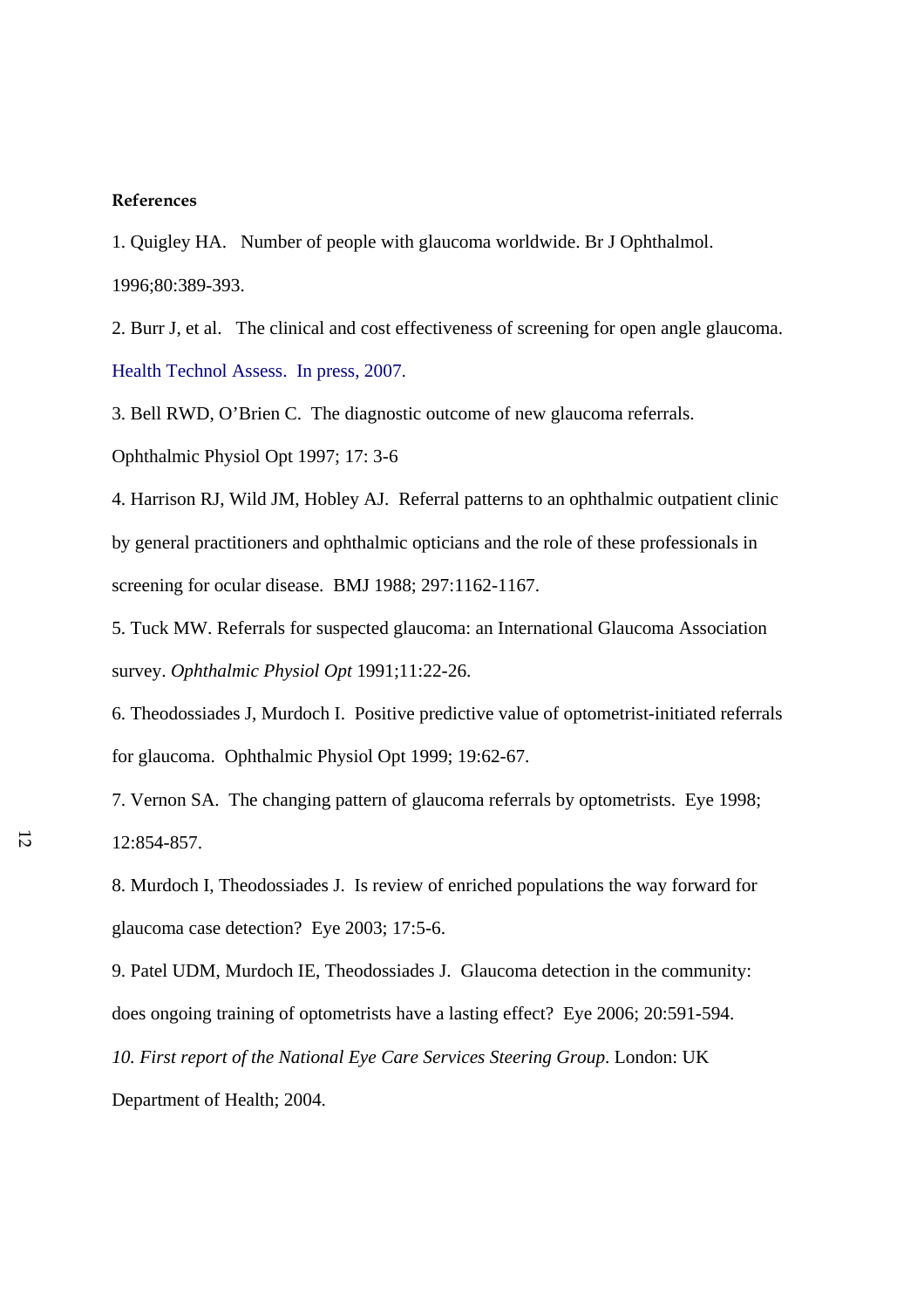11. Gray SF, Spry PGD, Brookes ST, Peters TJ, Spencer IC, Baker IA, et al. The Bristol shared care glaucoma study: outcome at follow up at 2 years. Br J Ophthalmol 2000; 84; 456-463.

12. Henson DB, Spencer AF, Harper R*,* Cadman EJ . Community refinement of glaucoma referrals. *Eye* 2003;17:21-26.

*13. Guidelines for the management of open angle glaucoma and ocular hypertension [document on the Internet].* Royal College of Ophthalmologists. Available from: URL: <http://www.rcophth.ac.uk/docs/publications/glaucoma2004.pdf>

14. Banes MJ, Culham LE, Bunce C, Xing W, Viswanathan A, Garway-Heath D.

Agreement between optometrists and ophthalmologists on clinical management decisions for patients with glaucoma. Br J Ophthalmol. 2006; 90:579-85.

15. Fraser S, Bunce C, Wormald R. Risk factors for late presentation in chronic glaucoma. *Invest Ophthalmol Vis Sci* 1999;40:2251-2257.

 16. *DOAS glaucoma: draft glaucoma clinical pathway and dataset [document on the Internet].* Do Once & Share Programme (DOAS). Available from: URL:

<http://www.doasglaucoma.org/draft.asp>

*17. Wales Eye Care Initiative[document on the Internet].* National Assembly for Wales. Available from: URL:

[http://new.wales.gov.uk/topics/health/healthservice/nhs/eye\\_care/?lang=en.](http://new.wales.gov.uk/topics/health/healthservice/nhs/eye_care/?lang=en)

*18. Review of General Ophthalmic Services [webpage on the Internet].* UK Department of Health. Available from: URL:

[http://www.dh.gov.uk/PublicationsAndStatistics/PressReleases/PressReleasesNotices/fs/e](http://www.dh.gov.uk/PublicationsAndStatistics/PressReleases/PressReleasesNotices/fs/en?CONTENT_ID=4118493&chk=66ZQro) [n?CONTENT\\_ID=4118493&chk=66ZQro](http://www.dh.gov.uk/PublicationsAndStatistics/PressReleases/PressReleasesNotices/fs/en?CONTENT_ID=4118493&chk=66ZQro)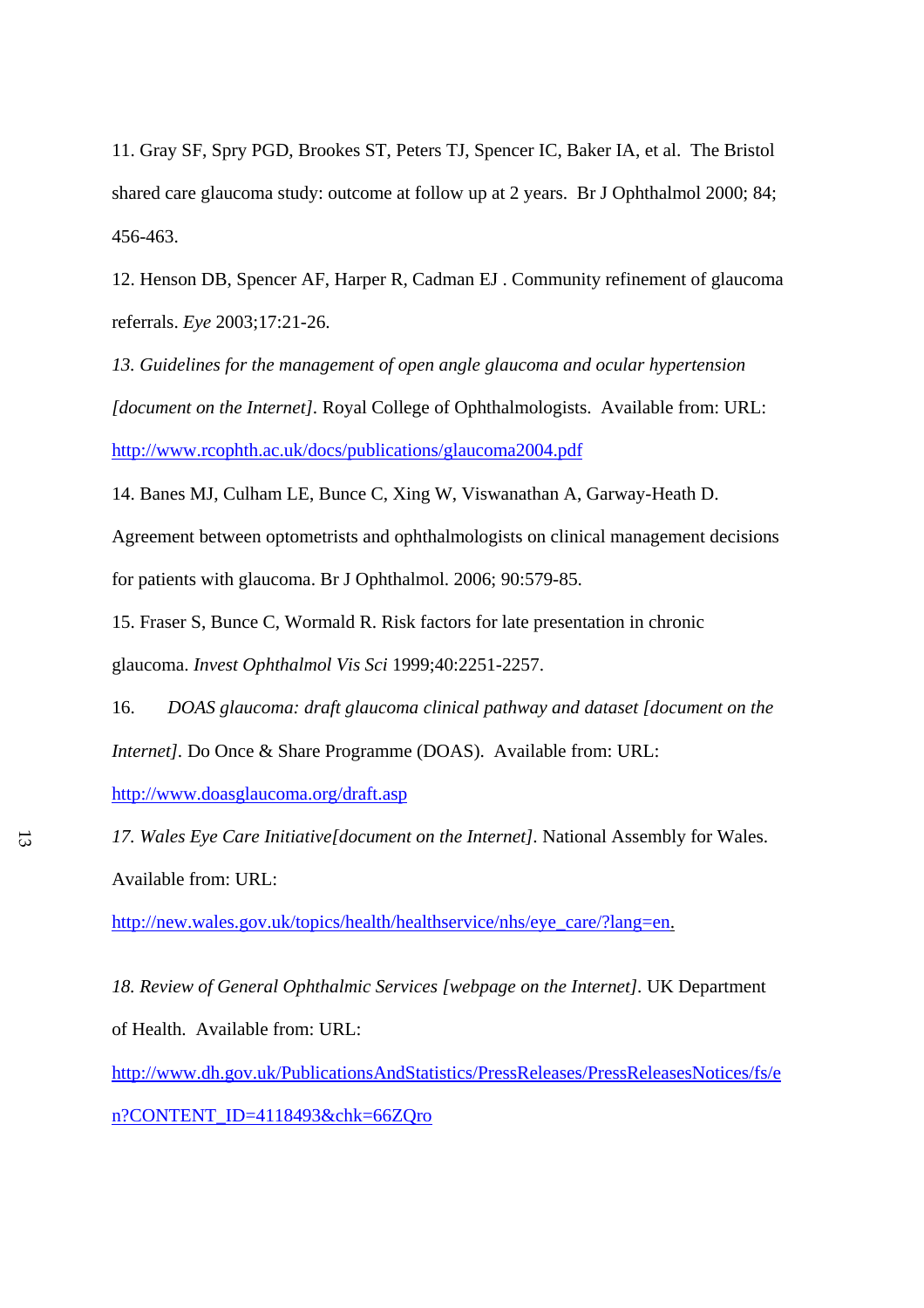19. Spry PG, Spencer IC, Sparrow JM, Peters TJ, Brookes ST, Gray S, et al. The Bristol Shared Care Glaucoma Study: reliability of community optometric and hospital eye service test measures. Br J Ophthalmol. 1999;83:707-712.

20. Bowling B, Chen SDM, Salmon JF. Outcomes of referrals by community optometrists to a hospital eye service. Br J Ophthalmol 2005; 89:1102-1104

21. Vernon SA, Ghosh G. Do locally agreed guidelines for optometrists concerning the referral of glaucoma suspects influence referral practice? Eye 2001; 15:458-463.

22. Theodossiades J, Murdoch I, Cousens S. Glaucoma case finding: a cluster-

randomised intervention trial. Eye 2006; 483-490. Eye 2004; 483-490.

23. Vernon SA. 'Non-medical' prescribing in glaucoma. Eye. 2003;17:7-8.

24. Gordon MO, Beiser JA, Brandt JD, Heuer DK, Higginbotham EJ, Johnson CA, et al. The Ocular Hypertension Treatment Study: baseline factors that predict the onset of primary open-angle glaucoma. Arch Ophthalmol. 2002;120:714-20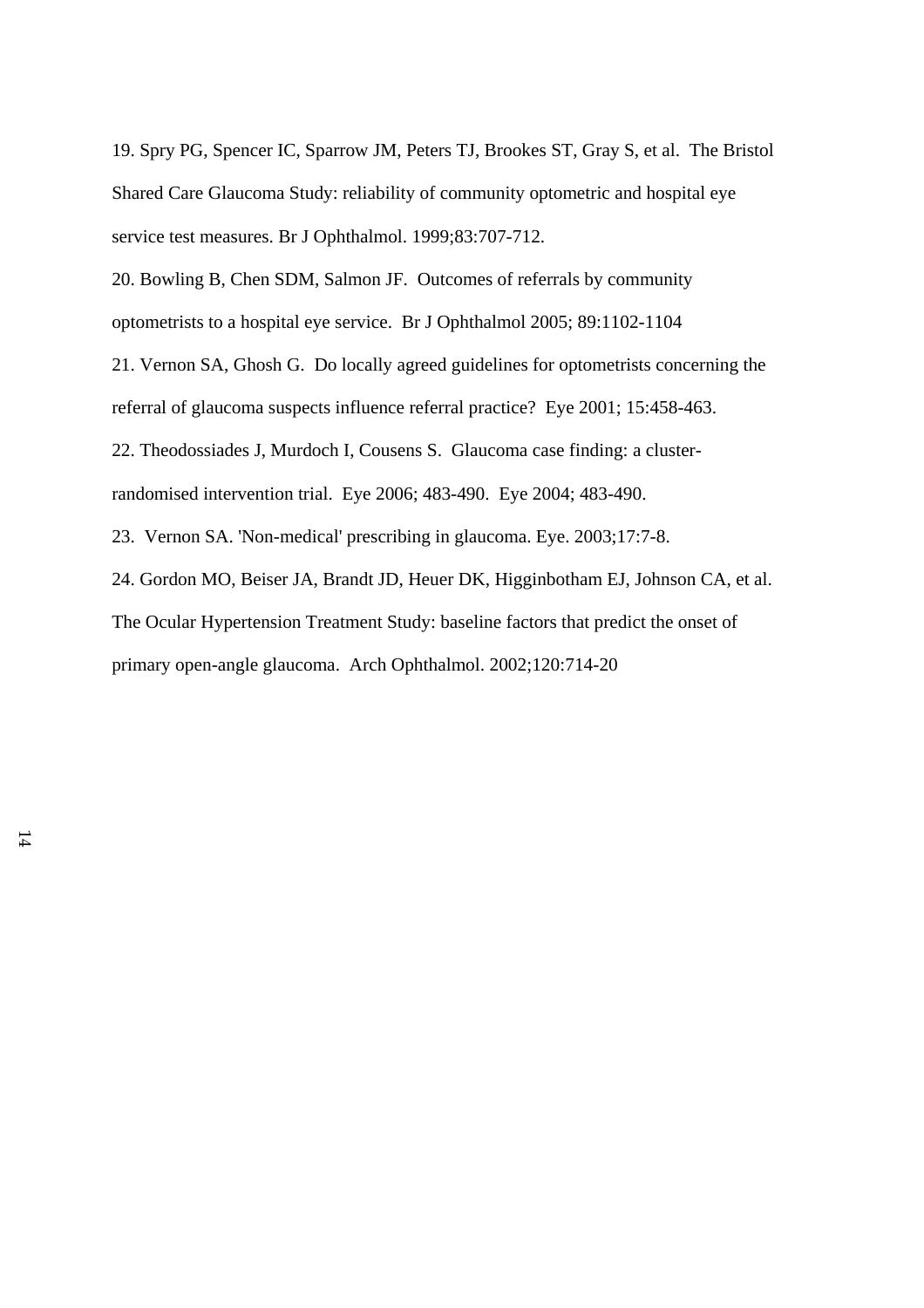**Legends:** 

Figure 1. Patient selection process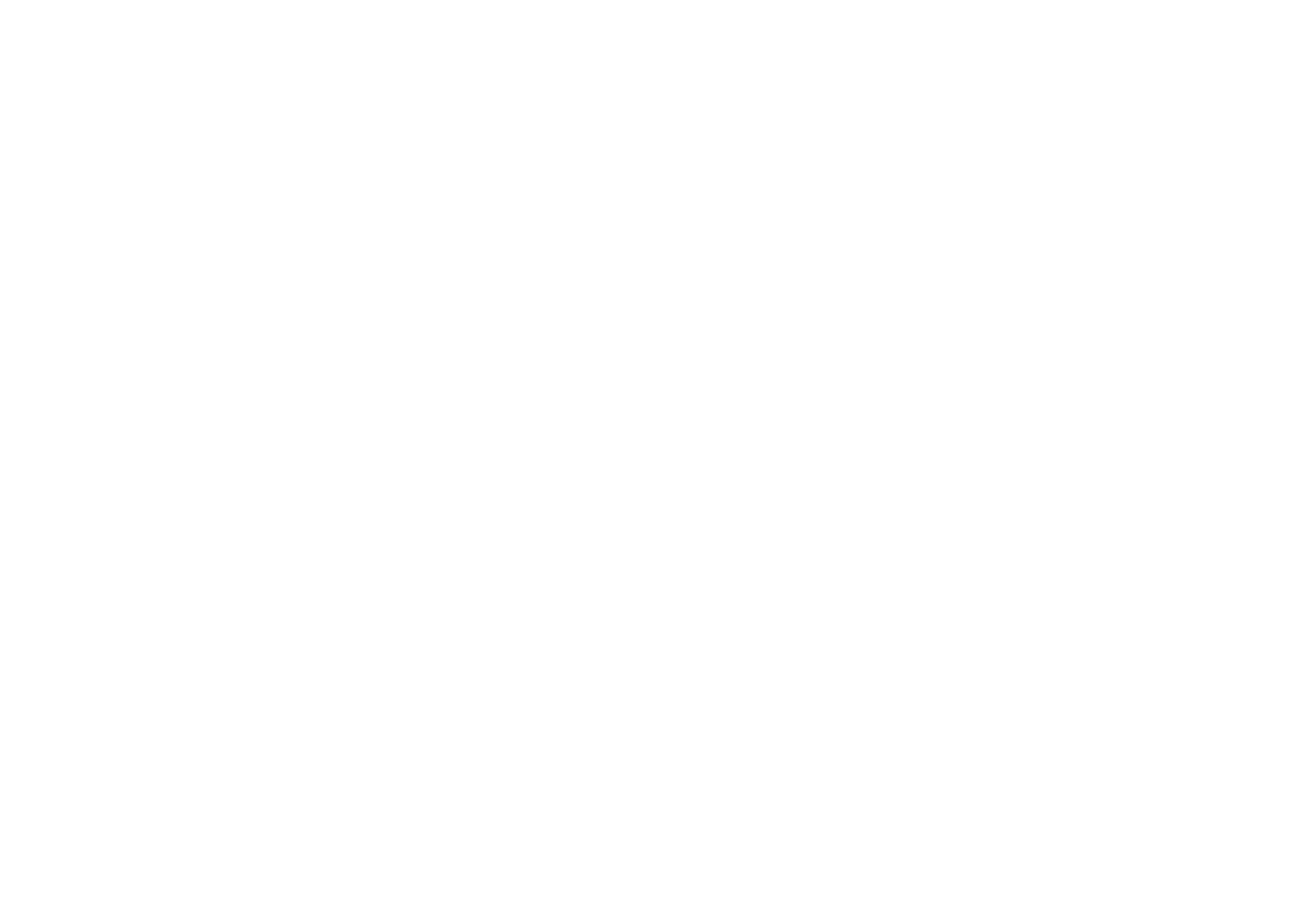|  |  | Table 3. Table of agreement between Ophthalmologist, Optometrists and Junior Doctors |  |  |  |
|--|--|--------------------------------------------------------------------------------------|--|--|--|
|  |  |                                                                                      |  |  |  |

|            |                                                       | Optometrist    |                |                |                |                |                                                          | Junior Doctor |                |                |                |                |                |
|------------|-------------------------------------------------------|----------------|----------------|----------------|----------------|----------------|----------------------------------------------------------|---------------|----------------|----------------|----------------|----------------|----------------|
|            |                                                       | <b>ND</b>      | <b>SR</b>      | <b>ST</b>      | <b>GR</b>      | GU             | Total                                                    | <b>ND</b>     | <b>SR</b>      | <b>ST</b>      | <b>GR</b>      | GU             | Total          |
| Consultant | Normal and discharged<br>Suspect or OHT               | 15             | 19             | $\mathbf 0$    | $\mathbf 1$    | $\mathbf 0$    | 35                                                       | 17            | 15             | $\pmb{0}$      | $\overline{2}$ | 1              | 35             |
|            | requiring review<br>Suspect or OHT                    | 12             | 18             | $\mathbf 0$    | $\overline{2}$ | $\mathbf 0$    | 32                                                       | 8             | 20             | $\mathbf{1}$   | 3              | $\pmb{0}$      | 32             |
|            | requiring treatment<br>Glaucoma to be                 | 0              | 4              | $\overline{2}$ | $\overline{2}$ | $\pmb{0}$      | $\, 8$                                                   | $\mathbf 0$   | $\overline{4}$ | $\overline{2}$ | $\overline{2}$ | $\pmb{0}$      | 8              |
|            | referred<br>Glaucoma urgent                           | $\overline{2}$ | 3              | 1              | 16             | $\mathbf{1}$   | 23                                                       | 3             | $5\,$          | $\mathbf 0$    | 13             | $\overline{c}$ | 23             |
|            | referral                                              | 0              | $\mathsf 0$    | $\overline{0}$ | $\mathbf 1$    | 1              | $\overline{2}$                                           | 0             | $\mathbf 0$    | 1              |                | $\pmb{0}$      | $\overline{2}$ |
|            | Total                                                 | 29             | 44             | 3              | 22             | $\overline{2}$ | 100                                                      | 28            | 44             | 4              | 21             | 3              | 100            |
|            | Weighted agreement 85.25% Kappa 0.53; SE 0.07; p<.001 |                |                |                |                |                | Weighted agreement 83.25% Kappa 0.45; SE 0.07;<br>p<.001 |               |                |                |                |                |                |
| Junior     | Normal and discharged<br>Suspect or OHT               | 12             | 16             | 0              | $\pmb{0}$      | $\mathbf 0$    | 28                                                       |               |                |                |                |                |                |
| Doctor     | requiring review<br>Suspect or OHT                    | 17             | 20             | $\mathbf{1}$   | 6              | $\mathbf 0$    | 44                                                       |               |                |                |                |                |                |
|            | requiring treatment<br>Glaucoma to be                 | 0              | $\overline{2}$ | 1              | $\mathbf 0$    | 1              | 4                                                        |               |                |                |                |                |                |
|            | referred<br>Glaucoma urgent                           | 0              | 6              | 1              | 13             | 1              | 21                                                       |               |                |                |                |                |                |
|            | referral                                              | 0              | 0              | 0              | 3              | $\mathbf 0$    | 3                                                        |               |                |                |                |                |                |
| Total      |                                                       | 29             | 44             | 3              | 22             | $\overline{2}$ | 100                                                      |               |                |                |                |                |                |
|            | Weighted agreement 82.50% Kappa 0.45; SE 0.07; p<.001 |                |                |                |                |                |                                                          |               |                |                |                |                |                |